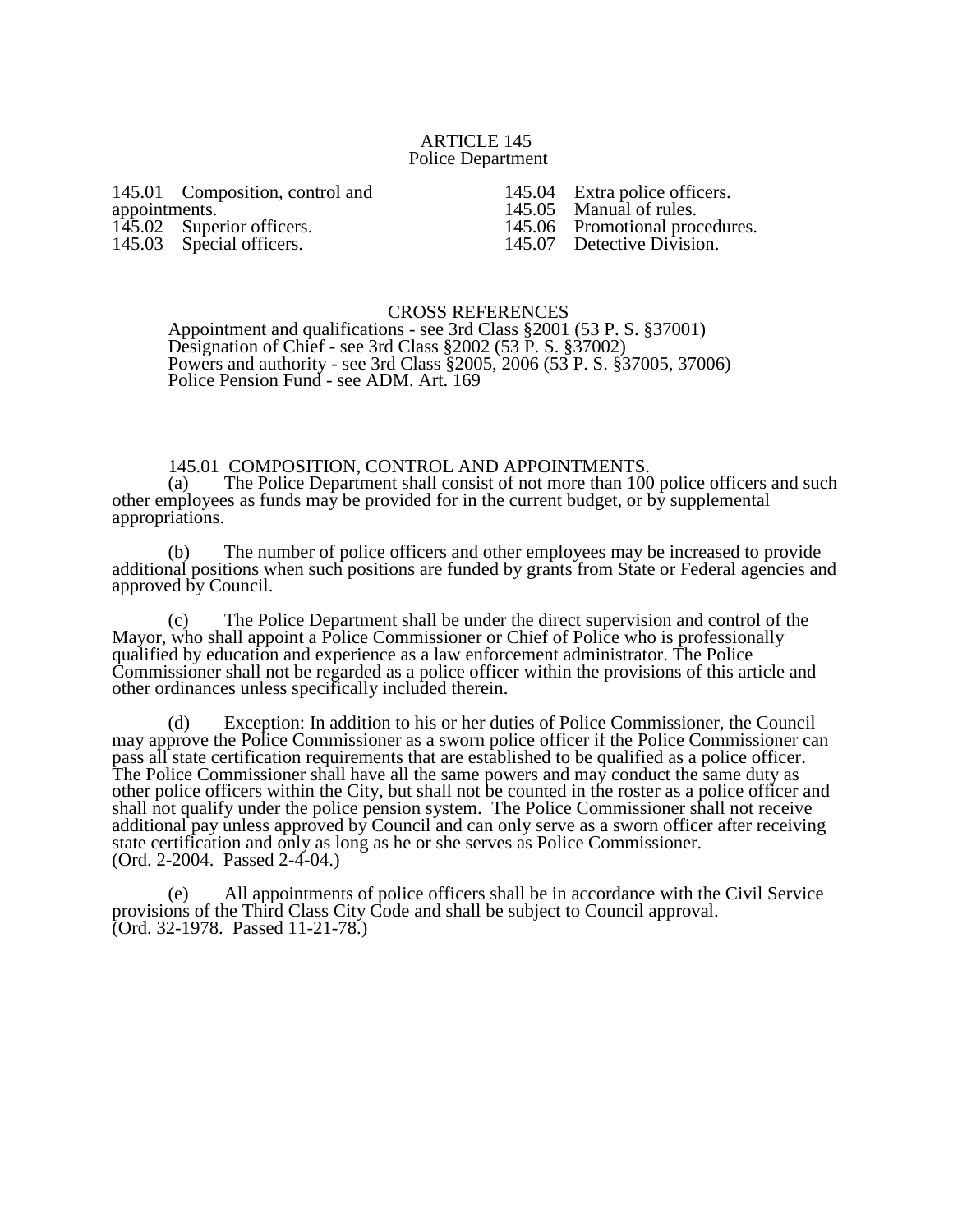## 145.02 SUPERIOR OFFICERS.

All police officers shall be termed as "police officers" except those designated as superior officers by the Police Commissioner or Chief of Police with the approval of the Mayor in accordance with the promotional procedures set forth in Section 145.06. The ranks of superior officers shall be:

- (a) Police Commissioner or Chief of Police.
- (b) Captain.
- (c) Lieutenant.<br>(d) Inspector.
- 
- (d) Inspector.<br>(e) Sergeant. (e) Sergeant.<br>(f) Detectives
- Detectives First Class. (Ord. 2-1989 §1. Passed 2-7-89.)

#### 145.03 SPECIAL OFFICERS.

Whenever Council deems it necessary for the public safety, it may appoint one or more special police officers to serve for such term as Council deems advisable. Such appointments shall be made upon the recommendation of the Mayor and Police Commissioner or Chief of Police, and only upon certification by the Police Commissioner or Chief of Police that the persons recommended are qualified to perform the duties for which they are to be appointed. Such officers shall receive salary or compensation as Council may determine and shall exercise the rights and be subject to the duties imposed upon police officers while on duty. Special police officers shall do and perform such special police duty as may be directed by the Mayor and Police Commissioner or Chief of Police, but shall not be used to replace Civil Service police officers. (Ord. 32-1978 §1. Passed 11-21-78.)

# 145.04 EXTRA POLICE OFFICERS.<br>(a) The Mayor is hereby authorized

The Mayor is hereby authorized and directed, on occasions of threatened public disorder or danger, whenever in his or her judgment it becomes necessary for the public safety or to preserve order, to appoint extra police officers.

(b) The number of extra police officers shall be determined by the Mayor in accordance with existing circumstances and they shall serve for such period as the Mayor may designate, not exceeding thirty days.

(c) Extra police officers shall be furnished, by the City, with whatever uniforms and equipment may be deemed necessary by the Mayor, and their compensation shall be fixed by Council. (Ord. 32-1978 §1. Passed 11-21-78.)

### 145.05 MANUAL OF RULES.

The Police Commissioner or Chief of Police shall prepare and distribute a manual of rules and procedures in accordance with the provisions of Section 121.04. (Ord. 32-1978 §1. Passed 11-21-78.)

# 145.06 PROMOTIONAL PROCEDURES.<br>(a) The procedures set forth in this section

The procedures set forth in this section shall govern all promotions of police officers.

(b) The Police Commissioner or Chief of Police shall be appointed by the Mayor with the advice and consent of Council. The Chief of Police shall be designated from the force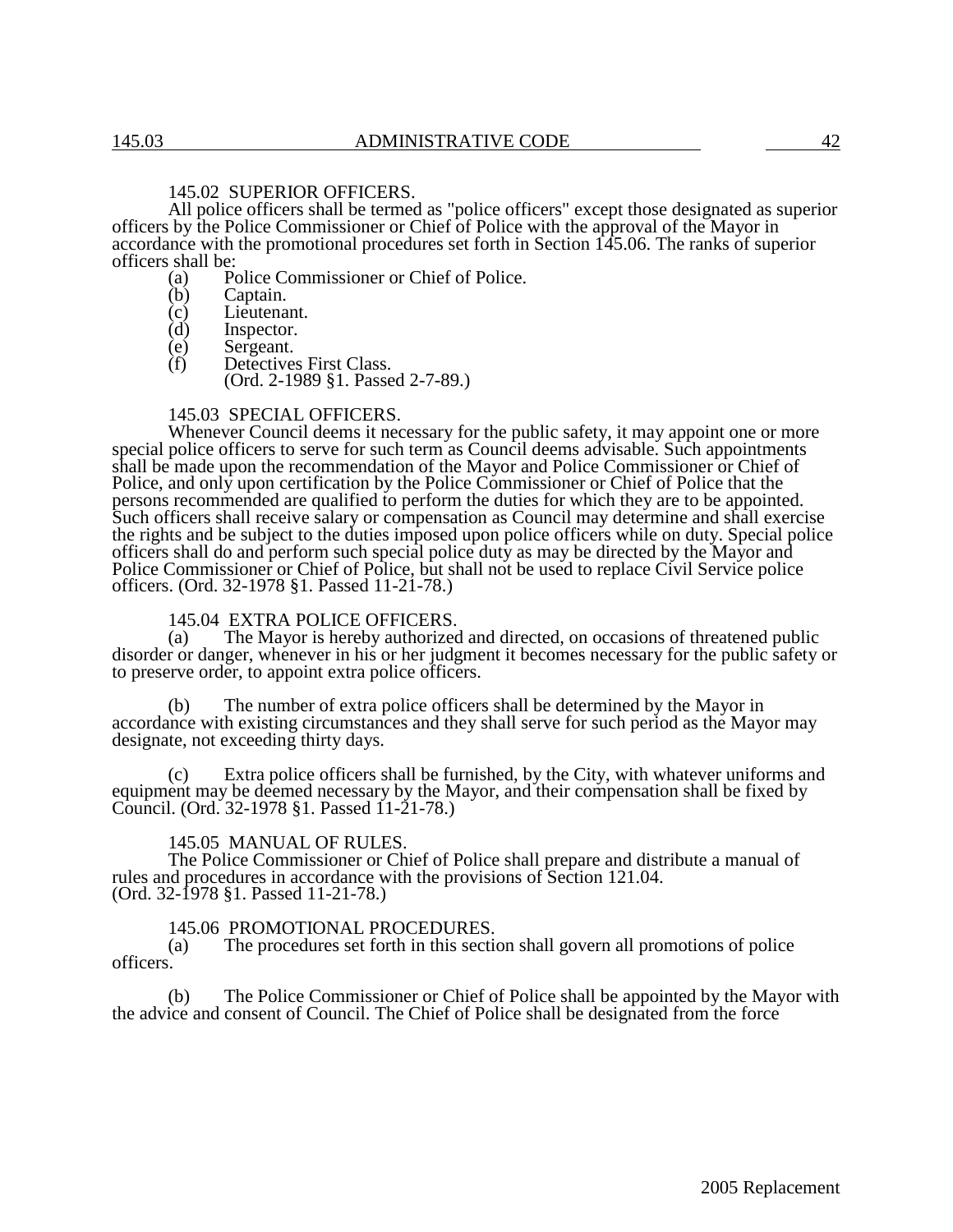| Police Department |  |
|-------------------|--|
|                   |  |

and may be removed without cause in the same manner, but not to any rank lower than the rank held at the time of designation as Chief of Police.

(c) Promotions to the ranks of Sergeant, Lieutenant and Captain shall be from eligibility lists established by the Police Civil Service Board. The Board shall govern the composition of the written test, establish guidelines for the oral test and approve of those regulations and procedures to be followed in taking tests.<br>(1) Rating Factors. Each candidate for

- Rating Factors. Each candidate for promotion shall be rated by written test, oral test, evaluation and seniority. The relative importance of each rating factor shall be determined by the Board, but the written test shall not be less than fifty percent (50%) of the total score. A seniority allowance of one-half point for each full year of service after completion of the first five years shall be added to the total score, however, seniority shall not exceed five points of the total score.
- (2) Selection. The Police Commissioner or Chief of Police with the approval of the Mayor shall select one of the top three officers on the list who are certified by the Board for promotion.

(d) Promotion to the rank of Inspector shall be made by the Police Commissioner or Chief of Police with the approval of the Mayor. The Inspector shall be designated from the force and shall receive the salary of a Lieutenant. The rank of Inspector is a staff position and he or she shall have no line authority except over members assigned to the Inspectional Services Division. The Police Commissioner of Chief of Police with the approval of the Mayor may return the Inspector to his or her Civil Service rank at any time.

(e) Promotion to the rank of Detective First Class and Detective shall be made in accordance with the provisions of Section 145.07. (Ord. 32-1978 §1. Passed 11-21-78.)

Promotions to the rank of Corporal shall be made by the Police Commissioner or Chief of Police, who shall have the authority to promote up to twenty-five percent (25%) of the total number of police officers authorized, subject to the availability of funds. Corporal shall receive the salary of a Detective. Promotional criteria shall include education and training, experience, and performance evaluations, and any Corporal may be returned to his or her previous rank for just cause by the Police Commissioner or Chief of Police. (Ord. 10-1995 §1. Passed 6-6-95.)

### 145.07 DETECTIVE DIVISION.

It is hereby determined that positions in the Detective Division require special training which can best be discovered and developed by on-the-job training and observation and accordingly appointment to positions in the Detective Division shall be made as follows: